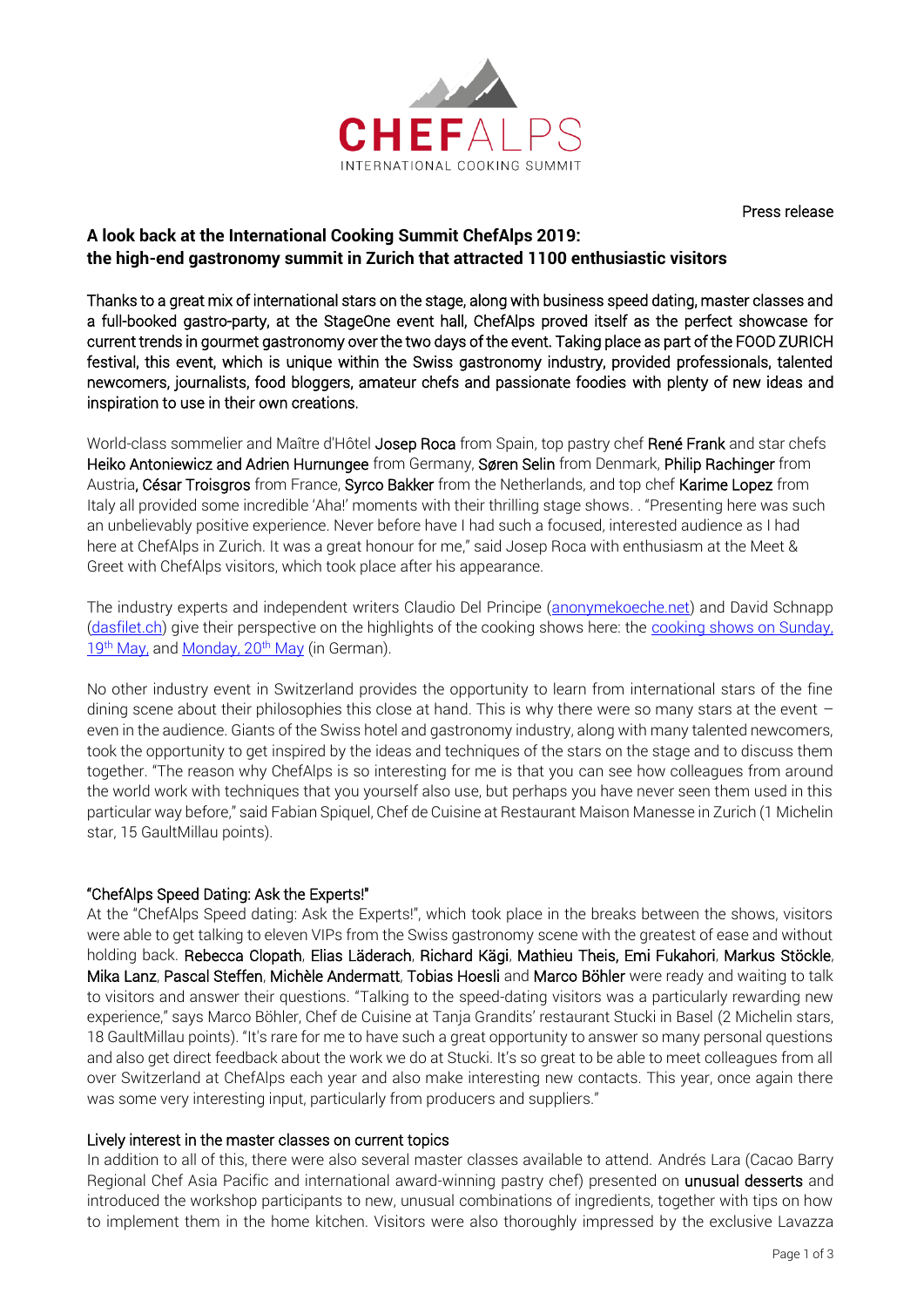workshop "Coffee Cupping" with Martin Ponti – one of the few award-winning "Q-Grader" experts in the world. What left such a great impression was Ponti's many years of experience in the world's most important coffeeproducing countries and his in-depth, practical knowledge of the diverse flavours and aromas of coffee, as well as his insights into the official classifications. Natural wines were once again on everyone's lips at the Smith & Smith Wine Company master classes. In addition to the wide range of sensory experiences provided by the wine tasting, there was also plenty of interesting information on offer about the different cultivation and ageing techniques used by Cédric Besson at the biodynamic winery "Winzerkeller Besson-Strasser", as well as information from Christoph Pichler, Product Manager & Director Fine Wines at the Smith & Smith Wine Company.

There were also many exciting new products to discover and taste at the market stands of over 30 innovative exhibitors. A veritable El Dorado of unusual products and equipment for gourmet cuisine was on offer in the market hall and on the StageOne gallery. This included everything from cookbooks and specialist magazines to products from exciting start-ups and small producers in the "Newcomer Zone".

# A sumptuous soirée — the new After-Show-Party at Hotel Storchen

The response to the new, open ChefAlps After-Show-Party was great. The party was held for the first time in the exquisite surroundings of Hotel Storchen in the centre of Zurich. This was the official gastro-party of the FOOD ZURICH festival and its central concept was "Meet the Chefs". More than 300 guests, which included the "Who's Who" of the gastronomy scene, enjoyed the party together with the ChefAlps star chefs. The summer sounds of DJ Minus 8 provided the perfect atmosphere. During the evening, the Storchen team and their partners from "The Living Circle", such as the Widder Hotel in Zurich and Castello del Sole in Ascona, thrilled the party guests with food stalls and bars that offered snacks and drinks centred around the theme "Farm to table".

All in all, the 8<sup>th</sup> International Cooking Summit ChefAlps provided a uniquely rich mix of attractions  $-$  as always. Obviously, for anyone who seriously and passionately follows high-end gastronomy, this summit of the gastronomy scene was not to be missed. With a total of 1100 visitors across the two days of the event, this eighth edition of ChefAlps once again confirmed its status as Swiss gastronomy's most important event – as an integral part of FOOD ZURICH, the biggest Swiss culinary festival, which will continue to welcome visitors with a varied event programme until 26<sup>th</sup> May.

If you don't want to miss the next ChefAlps, note the date in your diary now: The 9<sup>th</sup> International Cooking Summit ChefAlps will take place on 17<sup>th</sup> & 18<sup>th</sup> May 2020.

The event highlights, as well as videos of individual shows are already available at [www.chef-alps.com](http://www.chef-alps.com/) and on the social media channel[s Facebook,](https://www.facebook.com/chefalps?ref=hl) [Instagram](https://www.instagram.com/chefalps/) an[d Twitter.](https://twitter.com/chefalps)